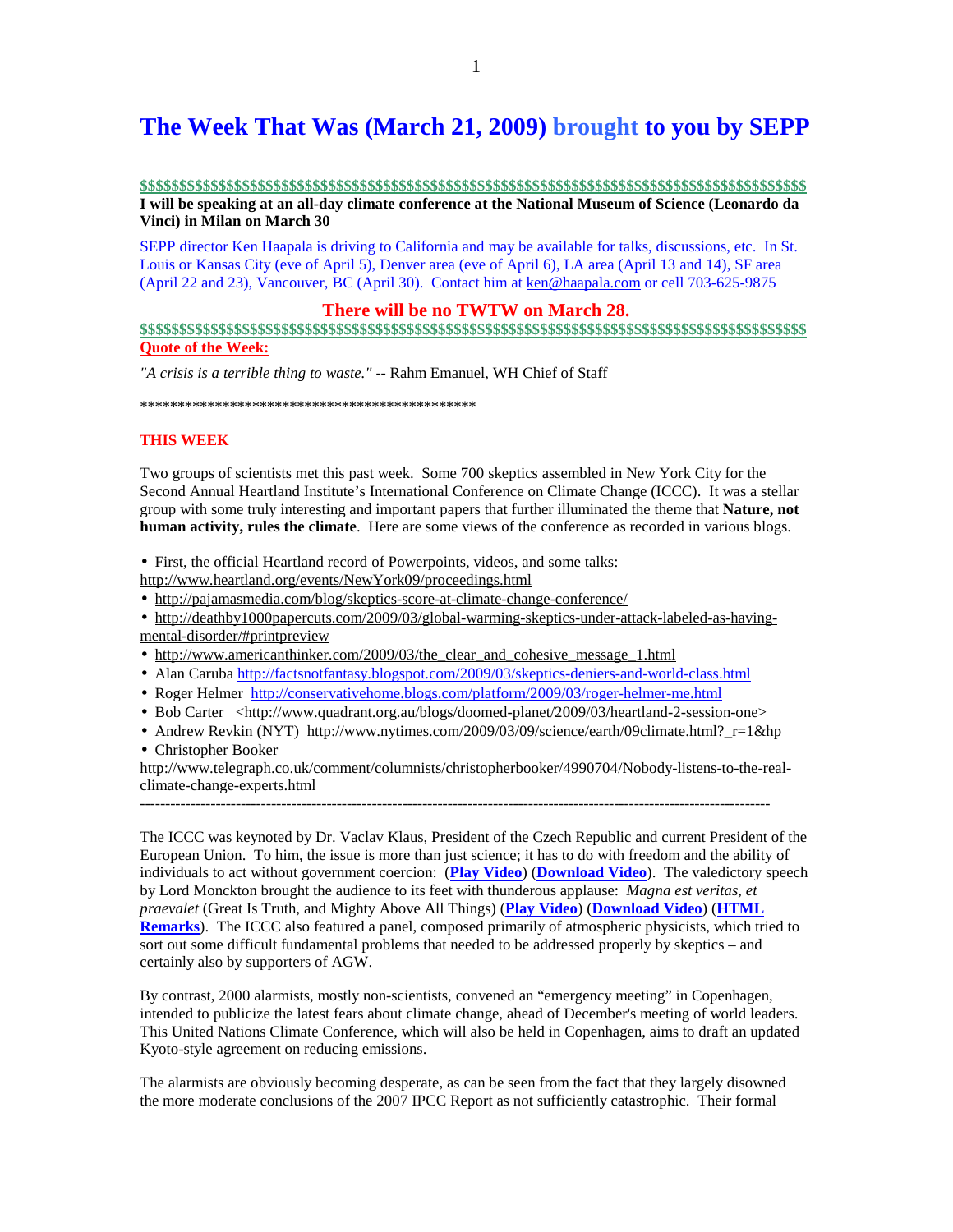statement addressed politicians and called for immediate action -- whatever that may be -- amid warnings that without such action the world becomes an unrecognizable – and, in places, impossible – place to live and would face decades of social unrest and war.

The plea came as Lord Stern, the former chief economist of the World Bank whose report two years ago drew attention to the possible results of global warming, told the conference that unless politicians grasped the gravity of the situation it would be "devastating". Increases in average temperatures of six degrees C by the end of the century were an increasing possibility and would produce conditions not seen on Earth for more than 30 million years, he said. That could mean massive rises in sea level, whole areas devastated by hurricanes, and others turned into uninhabitable desert, he claimed, forcing billions of people to leave their homelands.

Meanwhile, in Washington DC, the Obama White House was running into more opposition, from Democrats as well as Republicans, to the proposed Cap&Trade scheme. A White House briefing informed Senate staffers that the likely cost would far exceed the \$650 billion shown in the budget document, and could go as high as \$2 trillion [ http://www.washingtontimes.com/news/2009/mar/18/obama-climate-plancould-cost-2-trillion/ ]. The actual cost, of course, depends on how and where the carbon emissions are set each year. While politicians talk of ambitious targets in 2020 or 2050, they have not prepared a year-byyear "roadmap." Judging from the European experience with their ETS [Emission Trading Scheme], they are likely to make exceptions for specific industries or groups – or perhaps even go to "soft caps" (raising the cap whenever the price of permits seems to high). It all points to an ideal playground for politicians and for lobbyists.

[This portends a strategy of sneaking out the back door. It would be embarrassing to simply toss out the whole structure that many have promoted for so long, but via this arrangement they can let off the hook every industry that might suffer. The de facto result would be to abandon cap & trade.] \*\*\*\*\*\*\*\*\*\*\*\*\*\*\*\*\*\*\*\*\*\*\*\*\*\*\*\*\*\*\*\*\*\*\*\*\*\*\*\*\*\*\*\*\*\*\*\*\*\*\*\*\*\*\*\*\*\*\*\*\*\*\*\*\*\*

#### **SEPP Science Editorial #10-2009 (3/21/09)**

#### **The latest alarmist concerns about sea level rise**

Apparently the IPCC-4 (2007) estimate for sea level rise by the year 2100 are now considered to be not catastrophic enough. As reported by the BBC http://news.bbc.co.uk/2/hi/science/nature/7598861.stm , the preferred estimate seems to be 200 cm, about five times the median IPCC value and ten times the observed rate of rise over the last few centuries http://www.sciencemag.org/cgi/content/abstract/sci;321/5894/1340

The only justification given, in a paper published in *Science*, is a more rapid melting of glaciers and ice sheets from Greenland and Antarctic – all this in spite of the fact that no such events occurred during the Medieval Warm Period about 1000 years ago. One member of this group, Shad O'Neel from the US Geological Survey, warns that even 18 cm/century might turn out to be catastrophic. He's apparently unaware of the fact that 18 cm/century is the ongoing rate of rise -- which implies no additional rise in sea level. In other words, the human influence is essentially zero.

Al Gore's documentary *An Inconvenient Truth* has received much criticism, and so has James Hansen, for implying that a rise of 20ft (6m) was possible in the near future. Their fond hopes have been dashed by recent publications on the "collapse" of the West Antarctic Ice Sheet (WAIS). Apparently, it will slowly melt away in a few millennia – unless a new ice age intervenes. (But we have known this for more than a decade.)

Andrew Revkin (NYT) reports on two new papers in the journal Nature focusing on the WAIS. The paper by David Pollard at Penn State and Robert M. DeConto of the University of Massachusetts at Amherst provides an estimated time frame for the loss of ice that its authors say should be of some comfort. (If the entire WAIS melted, sea levels worldwide would rise more than 15 feet.) They ran a five-million-year computer simulation, using data on past actual climate and ocean conditions gleaned from seabed samples (the subject of the other paper) to validate the resulting patterns. The bottom line? In this simulation, the ice sheet does collapse when waters beneath fringing ice shelves warm 7 to 9 degrees Fahrenheit or so, but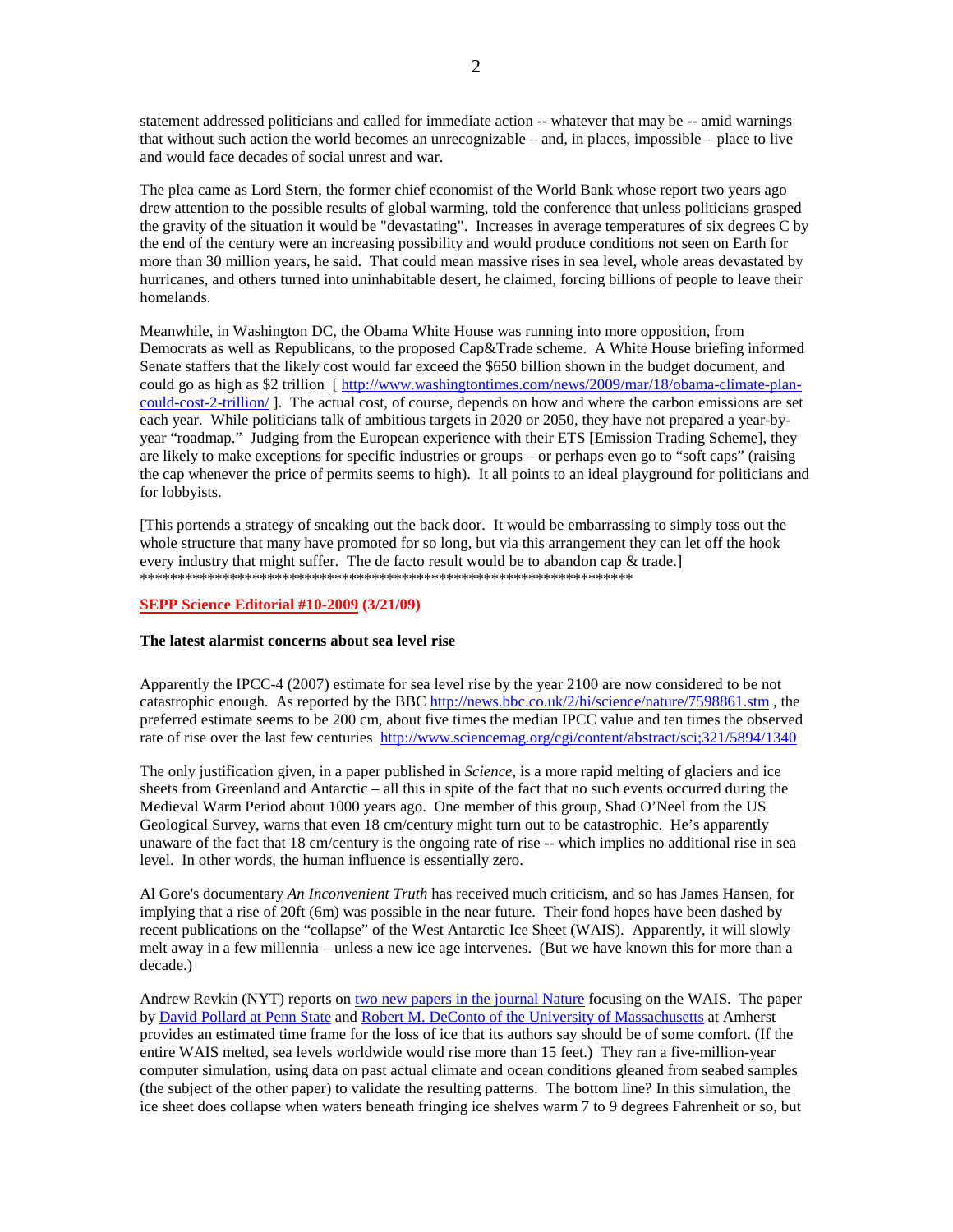the process at its fastest takes thousands of years. Overall, the pace of sea-level rise from the resulting ice loss doesn't go beyond about 1.5 feet per century, Dr. Pollard said in an interview, a far cry from what was thought possible a couple of decades ago.

\*\*\*\*\*\*\*\*\*\*\*\*\*\*\*\*\*\*\*\*\*\*\*

- **1. Senate should vote against confirming Holdren**
- **2. Climate 'denial' is now a mental disorder**
- **3. Obama's Global Warming straddle**
- **4. Carbon offsets scam**
- **5. Enviros want more energy until we produce it, then oppose it**
- **6. Everyone hates ethanol**
- **7. Climate sceptics fight tide of alarmism**

#### **8. La Natura, non l'attivita dell'uomo, governa il clima**

#### \*\*\*\*\*\*\*\*\*\*\*\*\*\*\*\*\*\*\*\*\*\*\*\*\*\*\*\*\*\*\*\*\*\*\*\*\*\*\*

#### **NEWS YOU CAN USE**

The EPA has just taken the first step towards national reporting of GHG emissions. This is the thin edge of the environmental wedge to introducing further burdens on US utilities and businesses, which shortly will be embodied in carbon/CO2 cap-trade legislation. The EPA's proposed rule will be published in the *Federal Register*. A pre-publication copy: www.epa.gov/climatechange/emissions/ghgrulemaking.html The public can comment on the proposed rule for 60 days following publication in the *Federal Register*. EPA plans to conduct two public hearings: April 6 and 7, 2009, at the EPA Potomac Yard Conference Center, Arlington, VA; and April 16, 2009, at the Sacramento Convention Center, Sacramento, CA. \*\*\*\*\*\*\*\*\*\*\*\*\*\*\*\*\*\*\*\*\*\*\*\*\*\*

Why GE supports C&T

http://www.dcexaminer.com/politics/Obamas-hidden-bailout-of-General-Electric\_03\_04-40686707.html \*\*\*\*\*\*\*\*\*\*\*\*\*\*\*\*\*\*\*\*\*

Yet another **Summit on America's Climate Choices,** to be held March 30-31, 2009 in Washington, D.C., "provides an opportunity for study participants to interact with major thought leaders and key constituencies to frame the questions and issues that the study will address." Four panels of experts will release consensus reports in late 2009:

- **Panel on Limiting the Magnitude of Future Climate Change**
- **Panel on Adapting to the Impacts of Climate Change**
- **Panel on Advancing the Science of Climate Change**
- **Panel on Informing Effective Decisions and Actions Related to Climate Change**

"The **Committee on America's Climate Choices** will issue a final report in 2010 that will integrate the findings and recommendations from the four panel reports and other sources to identify the most effective short-term actions and most promising long-term strategies, investments, and opportunities for responding to climate change." *SEPP comment: Ho hum; where have we heard all this before?*  \*\*\*\*\*\*\*\*\*\*\*\*\*\*\*\*\*\*

**SEPP questions** posed to yet another Washington energy confab (sponsored by *Newsweek*, March 23)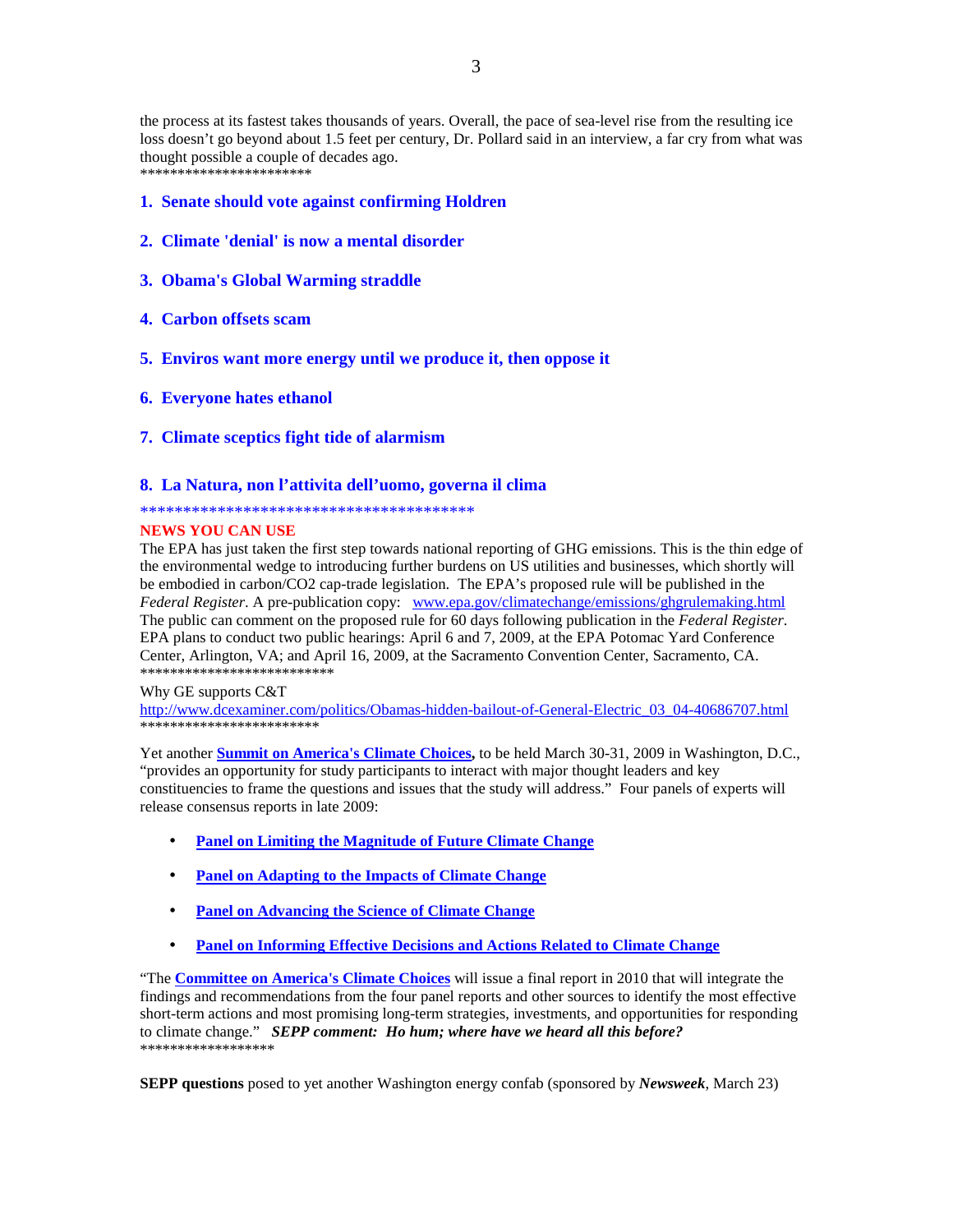1. Wind power and solar power are unreliable, requiring standby conventional generating capacity. They produce piddling amounts of wildly expensive electric power and require large collecting areas and long transmission lines to consuming locations.

Why are we spending huge sums to subsidize uneconomic wind and solar, when one nuclear plant could replace them all at a fraction of the cost?

2. Corn ethanol requires as much or more energy to produce than it supplies, produces more CO2 than it supposedly saves, displaces food crops and raises the price of all food in the US and in poor counties, ruins agricultural soils and pollutes the water in our streams.

Why do we mandate the use of ethanol as a motor fuel additive, when it is not needed, requiring huge taxpayer subsidies and protective tariffs?

3. Energy generation from fossil fuels, and esp. coal, emits CO2 -- an invisible, non-toxic gas that's a natural component of the atmosphere and essential for all growing plants, for agriculture and forestry. An increasing number of climate scientists point to solid evidence that the warming effects of CO2 are insignificant and that climate changes are controlled by natural forces, mainly solar activity. Why don't we settle the science dispute once and for all in a grand debate, stop demonizing CO2, quit scaring the public and Congress with climate horror stories, and just forget about trying to regulate global CO2 emissions? \*\*\*\*\*\*\*\*\*\*\*\*\*\*\*\*\*\*\*\*\*\*\*\*\*\*\*\*\*\*\*\*\*\*\*\*\*\*\*\*\*

#### **UNDER THE BOTTOM LINE**

A Modest Proposal (March 17, 2009) - by "Jonathan Swift"

*A Modest Proposal to Prevent the Pernicious Warming of our Fair Globe Whilst Enriching the Treasury of the Realm and Avoiding All Inconvenience to Ladies and Gentlemen of Refinement Who Otherwise Might Suffer Severe Annoyance From Such Climatory Consequences Were the Situation Left Unremedied*  http://pajamasmedia.com/blog/a-modest-proposal-to-prevent-the-pernicious-warming-of-our-fair-globe/

\*\*\*\*\*\*\*\*\*\*\*\*\*\*\*\*\*\*\*\*\*\*\*\*\*\*\*\*\*\*\*\*\*\*\*\*\*\*\*\*\*\*\*\*\*

North Korea improves its ecological footprint by flooding its coalmines http://www.ft.com/cms/s/0/9f0d498a-11b6-11de-87b1-0000779fd2ac.html \*\*\*\*\*\*\*\*\*\*\*\*\*\*\*\*\*\*\*\*\*\*\*\*\*\*\*\*\*\*\*\*\*\*\*\*\*\*\*\*\*\*\*\*\*\*\*\*\*\*\*\*\*\*\*\*\*\*\*\*\*\*

Zombie science: A sinister consequence of evaluating scientific theories purely on the basis of enlightened self-interest http://www.mantleplumes.org/WebDocuments/Charlton2008.pdf By Bruce G. Charlton, MD (Editor-in-Chief - Medical Hypotheses)in Vol 71, pp 327-329 (Sept 2008) \*\*\*\*\*\*\*\*\*\*\*\*\*\*\*\*\*\*\*\*\*\*\*\*\*\*\*\*\*\*\*\*\*\*\*\*\*\*\*\*\*\*\*\*\*\*\*

First Revelle Prize, awarded to Al Gore: http://www.americanthinker.com/blog/2009/03/gores\_gruesome\_new\_prize\_1.html \*\*\*\*\*\*\*\*\*\*\*\*\*\*\*\*\*\*\*\*\*\*

http://ccantoni.blogspot.com/2009/03/new-species-of-stupido-erudio.html

# **###################################**

## **1. SENATE SHOULD VOTE AGAINST CONFIRMING HOLDREN**

http://cei.org/cei\_files/fm/active/0/William%20Yeatman%20-%20Holdren%20WebMemo.pdf

Washington, D.C., March 12, 2009 President Barack Obama this week indirectly attacked his own nominee for White House Science Adviser, Dr. John P. Holdren, in remarks made when signing a presidential memorandum on protecting scientific integrity in government policy. President Obama said that the memorandum is about ensuring that scientific data is never distorted or concealed to serve a political agenda and that we make scientific decisions based on facts, not ideology.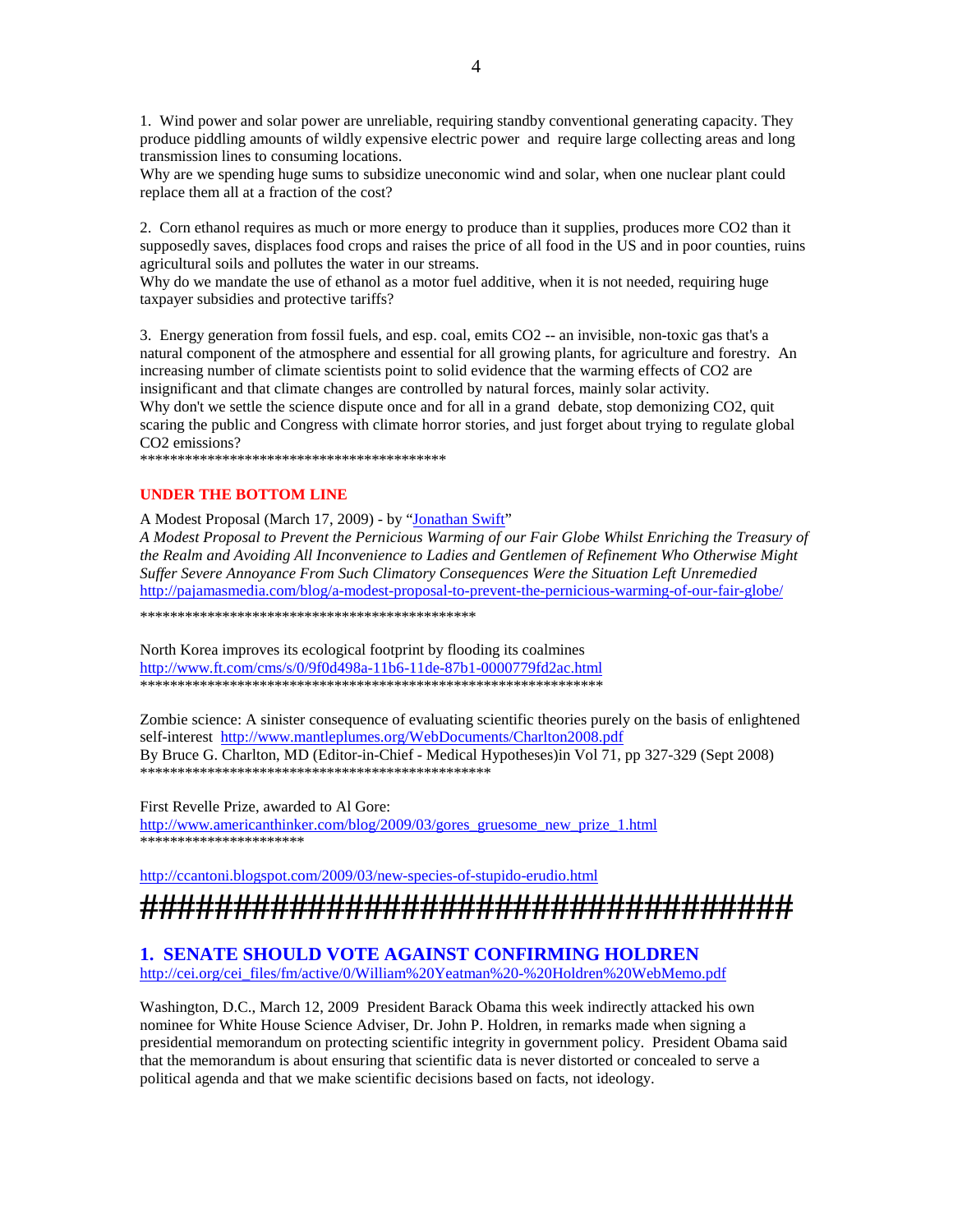President Obama's goal is laudable, yet the scientist he wants to put in charge of implementing this memorandum is Dr. John P. Holdren. Dr. Holdren is the very model of a scientist who puts his political agenda ahead of sound science, said Competitive Enterprise Institute Director of Energy and Global Warming Policy Myron Ebell. A long-time advocate of population control and industrial de-development, most recently Dr. Holdren has distorted, concealed, exaggerated, and misrepresented the scientific data in order to promote his extreme global warming and energy-rationing agenda.

When it comes to science and public policy, President Obama is confused, said CEI energy policy analyst William Yeatman. On the one hand, he says that science policy should be based on facts, not ideology. On the other, he nominated an ideologue of the apocalypse, Dr. John P. Holdren, to become White House Science Adviser. Holdren achieved scientific notoriety by championing a variety of unfounded doomsday scenarios, including ecocide, global cooling, nuclear winter, and now, climate disruption. While Holdren's science is kooky, his record of policy prescriptions is terrifying. He advocated population control and dedevelopment as solutions to his imagined eco-catastrophes.

The Senate should vote against confirming Dr. Holdren to be the White House Science Adviser, Ebell concluded. Defeating Dr. Holdren's nomination will save President Obama much embarrassment and help accomplish the Presidents laudable objective of protecting scientific integrity from political interference. ---------------------------------------------

*For further analysis of Holdren's 40-year record of outlandish scientific assertions, consistently wrong predictions, and dangerous public policy choices, read the CEI Web Memo by William Yeatman, Dr. John P. Holdren: De-development Advocate is the Wrong Choice for White House Science Adviser* (PDF).

*PS On March 19, the US Senate approved the nominations of John Holdren as President Obamas science adviser and Jane Lubchenco as the administrator of the National Oceanic and Atmospheric Administration, I predict that Obama may find Holdren a huge burden.*  \*\*\*\*\*\*\*\*\*\*\*\*\*\*\*\*\*\*\*\*\*\*\*\*\*\*\*\*\*\*\*\*\*\*\*\*\*\*\*\*\*\*

## **2. CLIMATE 'DENIAL' IS NOW A MENTAL DISORDER**

*http://www.telegraph.co.uk/comment/columnists/christopherbooker/4953981/Climate-denial-is-know-amental-disorder.html*

*By Christopher Booker, 07 Mar 2009* 

How odd that, last Monday, none of our media global warming groupies should have bothered to report what was billed to be "the largest ever demonstration for civil disobedience over climate change". There was talk of hundreds of thousands of protestors converging on Washington to hear Jim Hansen, the scientist who talks of coal-fired power stations as "factories of death", call yet again for all coal plants to be closed. Perhaps the lack of coverage was due to the fact that, before Hansen arrived to address a forlorn group of several hundred hippies, Washington was blanketed in nearly a foot of snow.

It was generally another bad week for the warmists. The Met Office, which has been one of the chief pushers of the global warming scare for 20 years, had to admit that this has been "Britain's coldest winter for 13 years", despite its prediction last September that the winter would be "milder than average". This didn't of course stop it predicting that 2009 will be one of "the top-five warmest years on record".

US climate sceptics such as those on the *Watts Up With That* website, for whom the predictions of the UK Met Office have become a regular source of amusement, recalled its forecast that 2007 would be "the warmest year on record globally", just before global temperatures dived by nearly a full degree Celsius, cancelling out the entire net warming of the past 100 years.

Ever wilder wax the beleaguered warmists in their rhetoric. Our science minister Lord Drayson said last week he was "shocked" to find how many of the captains of industry he meets are "climate deniers". This was the same Lord Drayson who, as our defence procurement minister, assured Parliament in 2006 that Snatch Land Rovers afforded "the level of protection we need". The continuing death toll of soldiers in these unprotected vehicles approaches 40.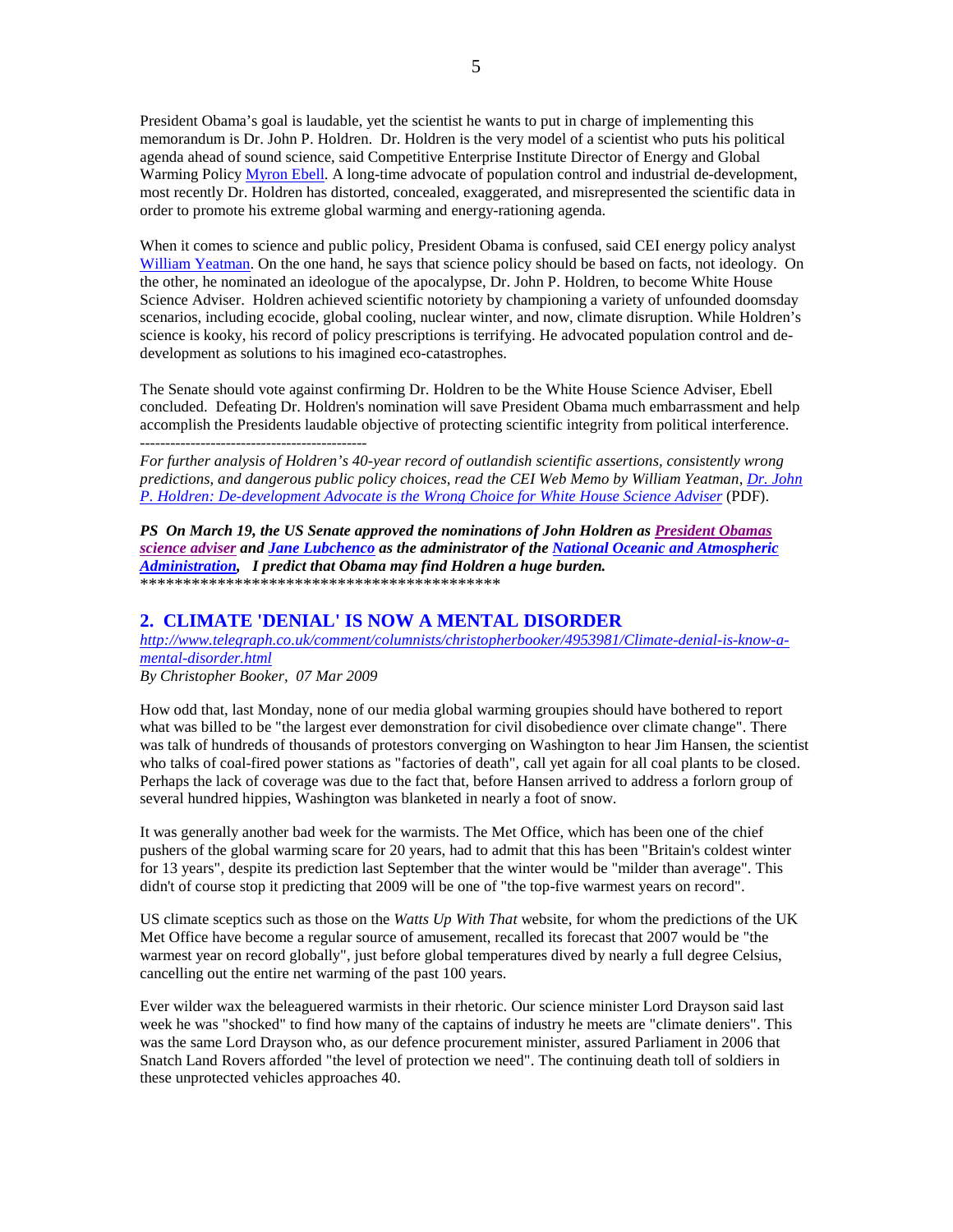Even Drayson is outbid, however, by the groupies in *The Guardian*, who now suggest that people like Christopher Booker should no longer be compared to "Holocaust deniers" but consigned to even more outer darkness by branding them as climate "Creationists", the dirtiest word they know. Meanwhile at the University of the West of England in Bristol this weekend, a conference of "eco-psychologists", led by a professor, are solemnly exploring the notion that "climate change denial" should be classified as a form of "mental disorder".

I myself am off this weekend to New York, to join all the top "deniers", "creationists" and victims of psychic disorder at a conference organised by the Heartland Institute. It is an honour to be asked to speak alongside such luminaries as Professor Richard Lindzen of MIT, Dr Fred Singer, founder of the US satellite weather forecasting service, and the Czech President, Vaclav Klaus (not to mention those two revered climate bloggers, Steve McIntyre of Climate Audit and Anthony Watts). I shall report on this historic event next week.

\*\*\*\*\*\*\*\*\*\*\*\*\*\*\*\*\*\*\*\*\*\*\*\*\*\*\*\*\*\*\*\*\*\*\*\*\*\*\*

## **3. OBAMA'S GLOBAL WARMING STRADDLE**

Whatever else it accomplishes, cap and trade will be a huge tax on the productive sectors of the economy. The "cap" is a government-imposed limit on total emissions; companies then buy permits from the government to emit pollutants up to the amount of the cap, and can then trade these permits with each other. The process of issuing and pricing the permits will be an invitation to astonishing amounts of lobbying and favor-seeking. Cap and trade, in the words of MIT's Richard Lindzen, will be a bureaucrat's dream.

According to a recently released study by the George C. Marshall Institute:

o The cost of cap and trade to the overall economy -- depending on the size and scope of the legislation - is anywhere from a 0.3 percent to 3 percent drop in GDP in 2015 below what it would otherwise be.

o Americans would see their electricity prices jumping 5-15 percent by 2015, natural gas prices up 12-50 percent by 2015, and gasoline prices up 9-145 percent by 2015.

The numbers are staggering, which is why the Obama administration plans to divert some of the permit revenues to its "making work pay" tax credit, reimbursing low-income individuals up to \$400 a year and \$800 for couples. It won't be enough, says the *Standard*:

o The Senate failed to pass cap-and- trade legislation in 2007 -- the Lieberman-Warner bill -- which the Marshall Institute estimates would have cost each American household \$1,100 in 2008, rising to \$1,437 by 2015, and \$2,979 in 2050.

o Obama's plan is far more ambitious, and would be a far greater burden to American consumers; the administration projects that the tax would raise some \$650 billion for federal coffers between 2012 and 2019.

The other reason for not hurrying up with a carbon tax may well be that the science underlying climatechange alarmism has taken a beating, says the *Standard*. "It's been a catastrophic year" for global warming activists, says Christopher Horner of the *Competitive Enterprise Institute*. All of a sudden, "the observations are very inconvenient."

Source: Michael Goldfarb, "Obama's Global Warming Straddle," *Weekly Standard*, March 12, 2009; and NCPA http://www.weeklystandard.com/Content/Public/Articles/000%5C000%5C016%5C254xxzyp.asp \*\*\*\*\*\*\*\*\*\*\*\*\*\*\*\*\*\*\*\*\*\*\*\*\*\*\*\*\*\*\*\*\*\*\*\*\*\*\*\*\*\*

## **4. CARBON OFFSETS SCAM**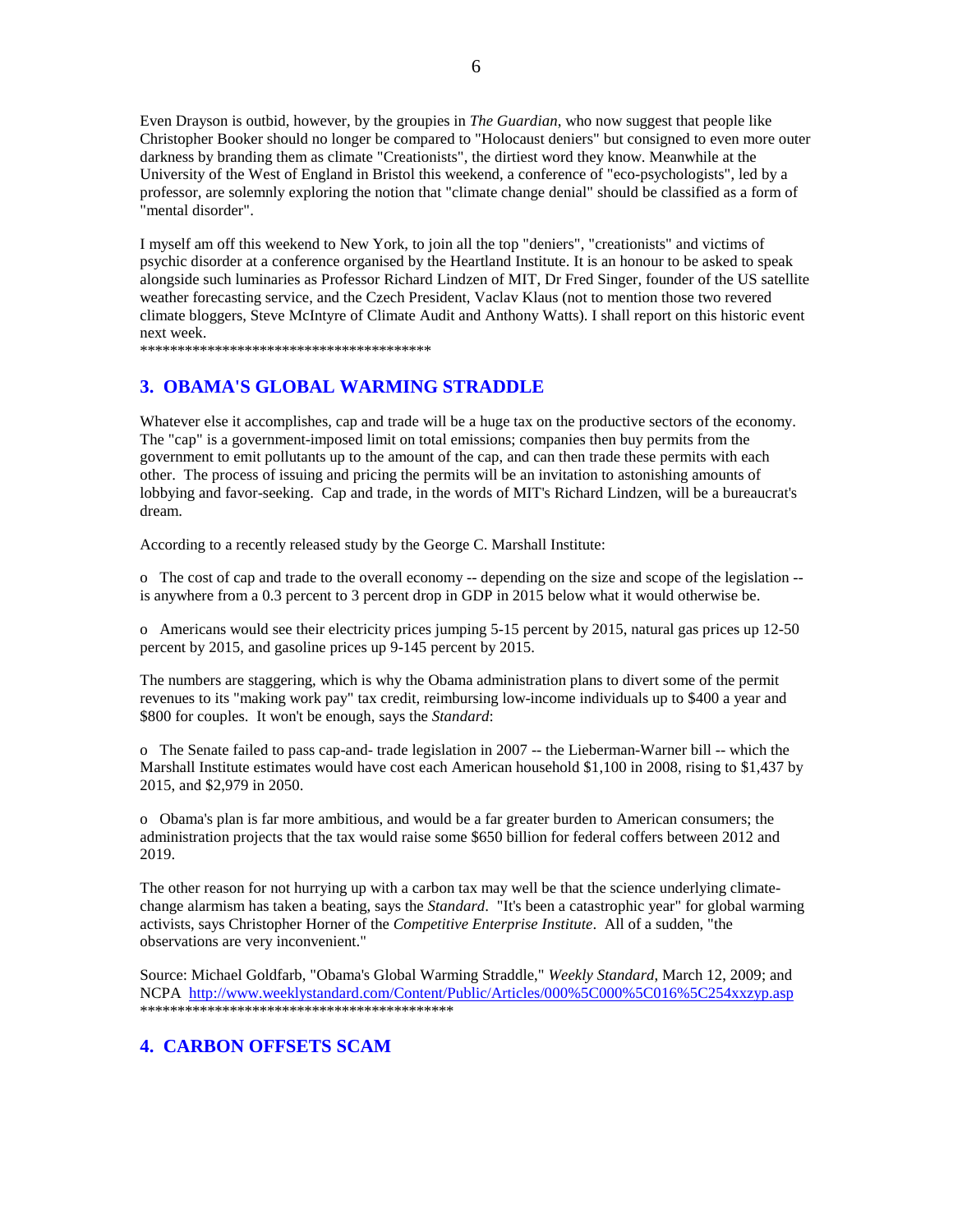While much media attention has been paid to "cap-and-trade" schemes as a way to prevent global warming, there is a second path to "global warming" salvation -- carbon offsets. But it's all just smoke and mirrors, says Sterling Burnett, a senior fellow with the *National Center for Policy Analysis.* 

Under a carbon offset scheme, a country (or company) can meet its emission targets by paying others to reduce their emissions. To facilitate this process, the United Nations created the Clean Development Mechanism (CDM), an international market where buyers who need to offset their emissions can purchase carbon credits from developing countries.

Unfortunately, proving that emission cuts are reductions that wouldn't have occurred absent the offset payments is proving difficult, says Burnett:

o Almost three-quarters of CDM registered projects were already complete at the time of approval, and thus, didn't need carbon credits to be built.

o An estimated 40 percent of CDM projects registered by 2007 represented "unlikely or at least questionable" emission cuts.

o Between a third and two-thirds of CDM offsets don't represent actual emission cuts.

And even when CDM certified projects do cut greenhouse gas emissions, the system is inefficient, says Burnett:

o Nearly 30 percent of carbon offset credits currently pay for capture and destruction of trifluoromethane (HFC-23), a greenhouse gas byproduct of manufacturing refrigerant gases.

o The carbon offset credits that sold to reduce HFC-23 at current demand are twice as valuable as the refrigerant itself; HFC-23 emitters could receive as much as \$7.15 billion from the sale of carbon offsets through the CDM.

o By contrast, if companies paid plants directly, the cost would be less than \$155.4 million.

It's debatable whether Congress should even take up climate legislation. However, if Congress does act, it should be skeptical of the merits of carbon offset schemes, warns Burnett.

 $-$ 

*Source: H. Sterling Burnett, "Carbon offsets scam," Washington Times, March 8, 2009. http://washingtontimes.com/news/2009/mar/08/carbon-offsets-scam/* \*\*\*\*\*\*\*\*\*\*\*\*\*\*\*\*\*\*\*\*\*\*\*\*\*\*\*\*\*\*\*\*\*\*\*\*\*\*\*\*\*\*\*\*\*\*\*\*\*\*

## **5. ENVIROS WANT MORE ENERGY UNTIL WE PRODUCE IT, THEN OPPOSE IT**

*By Gretchen Randall, March 16, 2009* 

Issue: Two new examples of how environmentalists claim they favor alternative energy yet oppose it once it becomes viable: First, the push for cleaner-burning gasoline led to useless oxygenates. The first of these, MTBE, was found to harm ground water and discontinued. (Note: The U.S. EPA knew MTBE would pollute groundwater two years before lobbying for its use.)

Next, corn was converted to ethanol and mixed with gasoline to ostensibly reduce our usage of petroleum from the Middle East. The amount of ethanol that refineries must use was also mandated by Congress. Now that gasoline demand is falling, so is the amount of ethanol used. The renewable fuel lobby wants Congress to raise today's 10% blend of ethanol in gasoline to 15% or more -- even though most cars, trucks, boats, snowmobiles and other engines can't run on more than a 10% blend.

For once, even environmentalists oppose such action, but not for any rational reason. Groups such as the Natural Resources Defense Fund, Sierra Club, and even the American Lung Association (once in favor of ethanol use) are in opposition because they believe increased use of ethanol in gasoline will increase CO2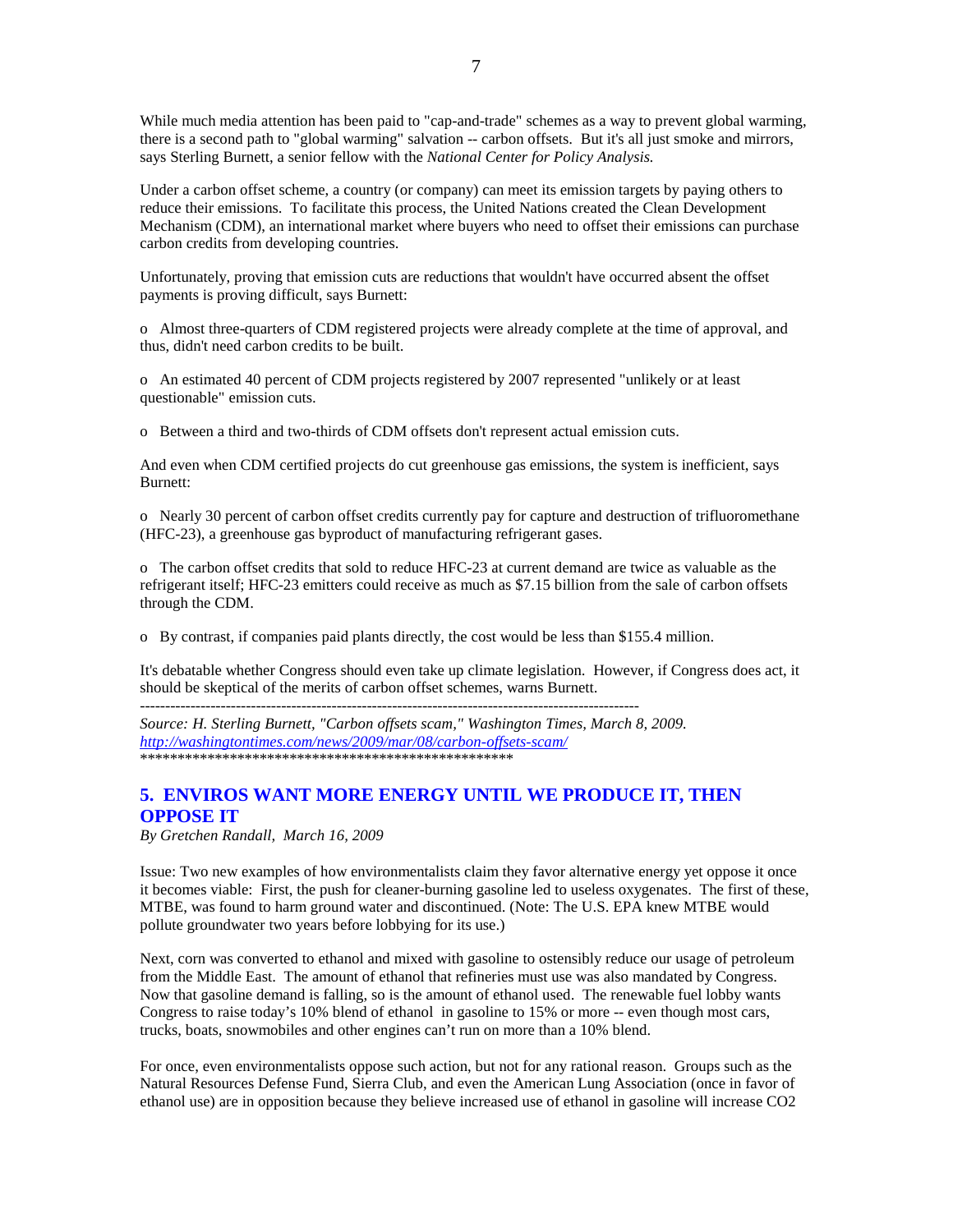emissions, not decrease them, as these groups previously claimed.

Another example of environmental duplicity is Senate Majority Leader Harry Reid's (D-NV) plan to build new transmission lines to carry solar and wind power from remote areas like the California desert to cities. Reid wants the federal government to be able to override objections from states on the siting of the power lines – and the objection of state regulators, property owners, and environmental groups -- the same environmental groups that lobby for renewable energy. The California Desert Coalition is opposed to new power lines through California's desert and instead recommends less consumption of energy -- which indeed indicates the true objective of environmental groups

http://www.sfgate.com/cgi-bin/article.cgi?f=/c/a/2009/03/14/MNFV16FBEG.DTL \*\*\*\*\*\*\*\*\*\*\*\*\*\*\*\*\*\*\*\*\*\*\*\*\*\*\*\*\*\*\*\*\*\*\*\*

## **6. EVERYONE HATES ETHANOL**

*The Wall Street Journal, March 16, 2009, page A18 http://online.wsj.com/article/SB123716798764436701.html*

These days, it's routine for businesses to fail, get rescued by the government, and then continue to fail. But ethanol, which survives only because of its iron lung of subsidies and mandates, is a special case. Naturally, the industry is demanding even more government life support.

Corn ethanol producers -- led by Wesley Clark, the retired general turned chairman of a new biofuels lobbying outfit called Growth Energy -- want the Obama Administration to make their guaranteed market even larger. Recall that the 2007 energy bill requires refiners to mix 36 billion gallons into the gasoline supply by 2022. The quotas, which ratchet up each year, are arbitrary, but evidently no one in Congress wondered what might happen if the economy didn't cooperate.

Now the recession is hammering demand for gas. The Energy Information Administration notes that U.S. consumption fell nearly 7% in 2008 and expects another 2.2% drop this year. That comes as great news for President Obama, who is achieving his carbon-reduction goals even without a new carbon tax, but the irony is that the ethanol industry is part of the wider collateral damage.

Americans are unlikely to use enough gas next year to absorb the 13 billion gallons of ethanol that Congress mandated, because current regulations limit the ethanol content in each gallon of gas at 10%. The industry is asking that this cap be lifted to 15% or even 20%. That way, more ethanol can be mixed with less gas, and producers won't end up with a glut that the government does not require anyone to buy.

The ethanol boosters aren't troubled that only a fraction of the 240 million cars and trucks on the road today can run with ethanol blends higher than 10%. It can damage engines and corrode automotive pipes, as well as impair some safety features, especially in older vehicles. It can also overwhelm pollution control systems like catalytic converters. The malfunctions multiply in other products that use gas, such as boats, snowmobiles, lawnmowers, chainsaws, etc.

That possible policy train wreck is uniting almost every other Washington lobby -- and talk about strange bedfellows. The Alliance of Automobile Manufacturers, the Motorcycle Industry Council and the Outdoor Power Equipment Institute, among others, are opposed, since raising the blend limit will ruin their products. The left-leaning American Lung Association and the Union of Concerned Scientists are opposed too, since it will increase auto emissions. The Natural Resources Defense Council and the Sierra Club agree, on top of growing scientific evidence that corn ethanol provides little or no net reduction in CO2 over the gasoline it displaces.

The biggest losers in this scheme are U.S. oil refiners. Liability for any problems arising from ethanol blending rests with them, because Congress refused to grant legal immunity for selling a product that complies with the mandates that it ordered. The refiners are also set to pay stiff fines for not fulfilling Congress's mandates for second-generation cellulosic ethanol. But the cellulosic ethanol makers themselves already concede that they won't be able to churn out enough of the stuff -- 100 million gallons next year, 250 million gallons in 2011 -- to meet the targets that Congress wrote two years ago.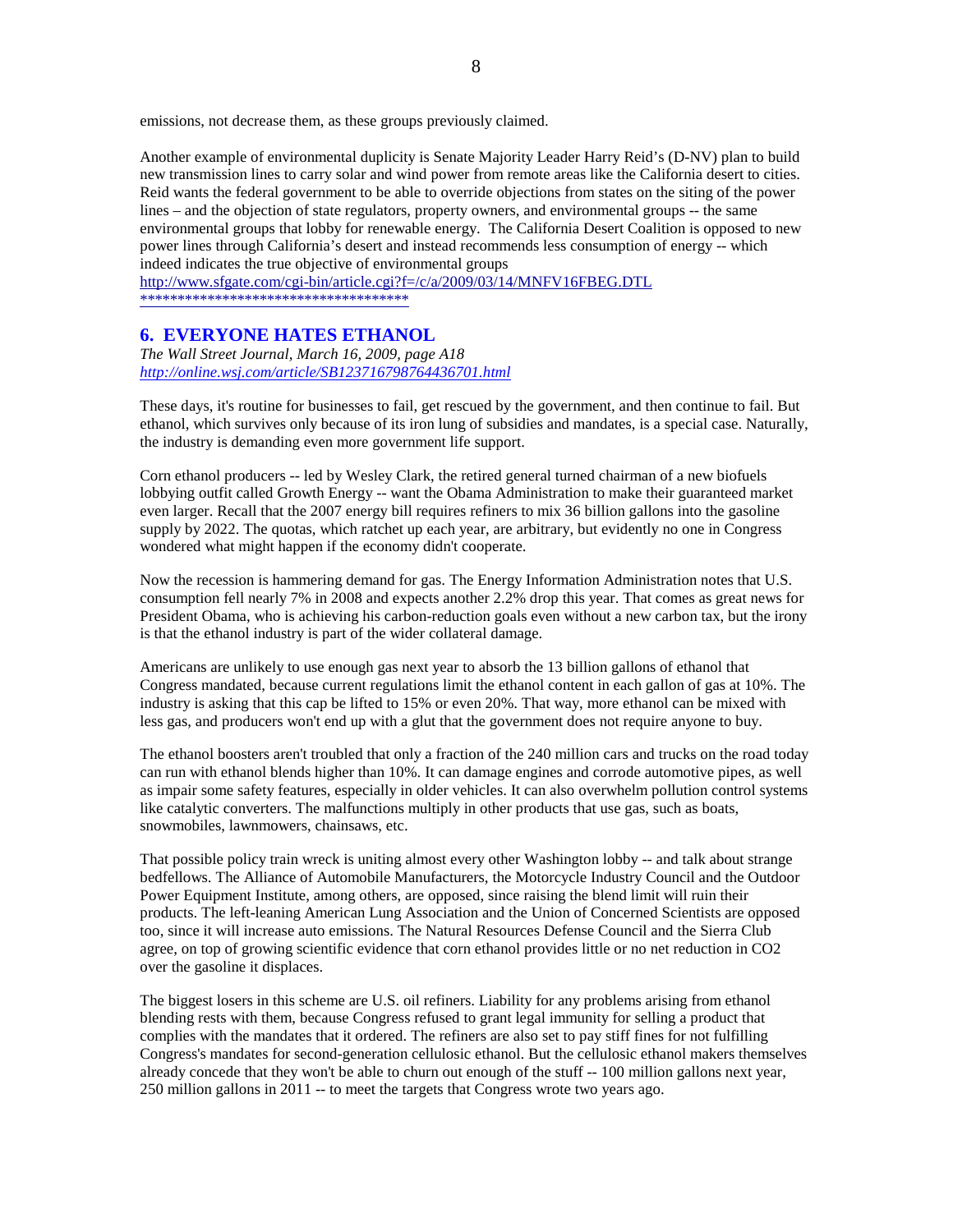So successful but politically unpopular businesses will be punished for not buying a product that does not exist -- from companies that haven't yet found a way to succeed despite generous political and taxpayer advantages. The next step is to use cap and trade to make green alternatives look artificially good by comparison. Even then they'll probably still be bottomless money pits.

To recap: Congress and the ethanol lobby argue that if some outcome would be politically nice, it should be mandated (details to follow). Then a new round of market interventions is necessary to fix the economic harm resulting from the previous requirements, while creating more damage in the process. Ethanol is one of the most shameless energy rackets going, in a field with no shortage of competitors. \*\*\*\*\*\*\*\*\*\*\*\*\*\*\*\*\*\*\*\*\*\*\*\*\*\*\*\*\*\*\*\*\*\*\*\*\*\*\*\*\*\*

## **7. CLIMATE SCEPTICS FIGHT TIDE OF ALARMISM (IN AUSTRALIA)**

http://www.smh.com.au/opinion/climate-sceptics-fight-tide-of-alarmism-20090313-8xsh.html?page=-1 9.

As the Rudd Government's job-killing carbon emissions trading plans come under fire, a conference of sceptical scientists met in New York this week to discuss developments bolstering the case against humancaused global warming. A disproportionate number of Australian scientists who lead the charge against climate alarmism spoke at the conference organised by the Heartland Institute, a US free-market think tank. Among them were the James Cook university paleoclimate scientist Dr Bob Carter, the former head of the Australian Greenhouse Office, David Evans, and Bill Kininmonth, the former head of the Australian National Climate Centre. "Each of the Australians were there because they have something special to offer," said Carter yesterday on the phone from Connecticut.

Evans told the conference the United Nations' Intergovernmental Panel on Climate Change relied on the existence of a "hot spot" in the upper troposphere over the tropics, predicted by computer models. But it did not exist. Kininmonth said predictions that global temperature "might pass a 'tipping point' and even go into a phase of 'runaway global warming' are an outcome of the flawed computer models and are not a realistic future scenario". Carter told the conference that climate change has always occurred and by focusing on futile attempts to stop it by reducing carbon dioxide emissions, we have lost sight of the need to adapt. Countries need to "be better prepared to understand, cope with and adapt to the damaging effects of natural climatic events and trends".

Carter declared the conference mood optimistic but a downbeat Vaclav Klaus, president of the European Union and the Czech Republic, said sceptics had made little headway. At the World Economic Forum in Davos in January, he was the only person in a private session of European leaders who expressed doubts about anthropogenic global warming. "The environmentalists don't want to change the climate. They want to change us and our behaviour," he told the Heartland conference. "Their ambition is to control and manipulate us. Therefore, it shouldn't be surprising they recommend preventing [climate change], not adaptive policies. Adaptation would be a voluntary behaviour. "Environmentalism has replaced socialism as the totalitarian threat to freedom in the 21st century, he said. "Environmentalists do not want to reveal their true plans and ambitions: to stop economic development and return mankind centuries back."

The Heartland conference has received little coverage in Australia, and the odd New York Times report has dwelled on sneering dismissal from Greenpeace campaigners. But as sober analysis of developments in climate science filters out and economies decline, there are signs public perception is changing. Klaus cited a poll that showed only 11 per cent of Czechs believe humans have a significant influence on warming. A Lowy Institute poll last year found climate change had dropped down the list of policy priorities from equal first place to fifth, with Australians caring more about jobs. An Ipsos MORI poll found most Britons are not convinced climate change is caused by humans. In October, a poll commissioned by US conservation groups found only 18 per cent of respondents strongly believed climate change is "real, human-caused and harmful".

Carter described the most powerful speaker as Arthur Robinson, a professor of chemistry and co-founder of the Oregon Institute of Science and Medicine. In a wake-up call to Christian groups who have rushed to embrace climate alarmism, Robinson pointed out the world's poor will bear the brunt of carbon prohibition policies. He described as "technological genocide" efforts to deny cheap energy, in the form of coal-fired power plants, to the Third World. "Billions of people who live at the lowest level of human existence will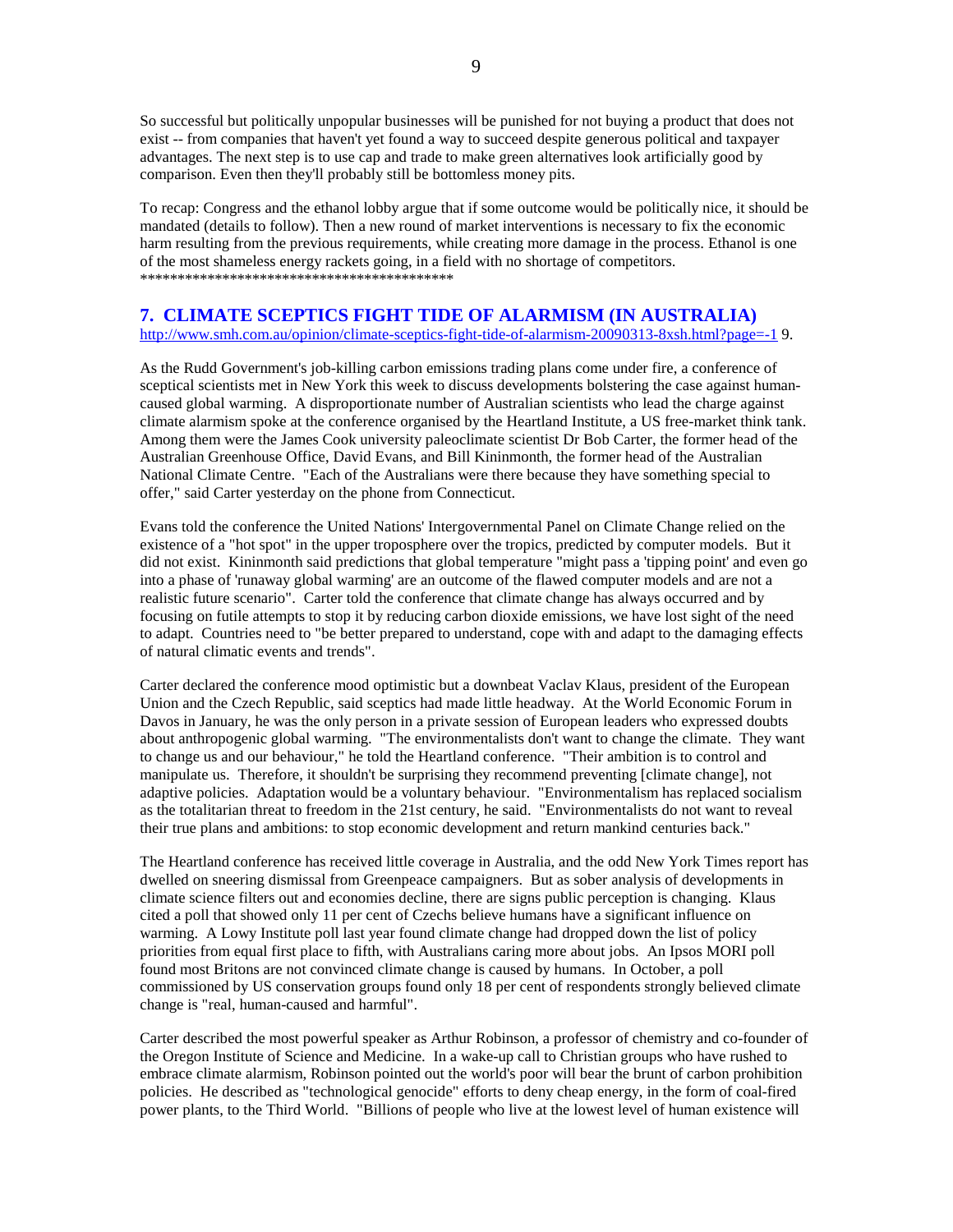suffer greatly from the rationing of energy, and this, in turn, will lead to the death of hundreds of millions. "Banning the use of DDT for mosquito eradication was the first "example of genocide by the removal of technology, [resulting] in the deaths of 30 to 40 million people and [leaving] half a billion infected with malaria"

The Massachusetts Institute of Technology climatologist Richard Lindzen told the conference: "Being sceptical about global warming does not by itself make one a good scientist, nor does endorsing global warming make one a poor scientist. One of the most difficult things is to realise that most of the atmospheric scientists who I respect do endorse global warming. [But] the science they do that I respect is not about global warming. Endorsing global warming just makes their life easier." He also told the conference, in excerpts posted on YouTube, "Most arguments about global warming boil down to science versus authority. For much of the public, authority will generally win, since they do not wish to deal with science Those who are committed to warming alarm as either a vehicle for a post-modern coup d'etat or for illicit profits will obviously try to obfuscate matters. "But how can the courageous independent scientists in New York compete for attention with climate hysteria coming from such world leaders as Prince Charles, who in Rio de Janeiro this week claimed: "We have less than 100 months to alter our behaviour before we risk catastrophic climate change." Australia's future head of state is on a 10-day eco-tour to South America, aimed at boosting his popularity. He will travel in a luxury private Airbus, delivering a carbon footprint estimated at more than 300 tonnes. It just shows that what counts with climate hysterics is not the greenness of the planet but the brownie points they gain. \*\*\*\*\*\*\*\*\*\*\*\*\*\*\*\*\*\*\*\*\*\*\*\*\*\*\*

## **8. LA NATURA, NON L'ATTIVITA DELL'UOMO, GOVERNA IL CLIMA**

*S. Fred Singer, Talk at Conferenza sui cambiamenti climatici Museo Nazionale della Scienza, Leonardo da Vinci, Milano, March 30, 2009* 

The single most important issue is whether climate change is natural or human caused. On this question the scientific community is clearly divided. The United Nations IPCC claims to be 90 to 99% certain that the warming seen in the last century is human-caused, by the emission of carbon dioxide and other greenhouse (GH) gases. The equally competent NIPCC (Non-Governmental International Panel on Climate Change), which is an independent group of climate scientists, claims that the cause is primarily natural. If NIPCC is correct, then any effort to control the emission of CO2 is pointless, counterproductive, and very expensive. It's all pain and no gain.

Deciding between these two possibilities presents a difficult scientific problem. In principle, both options are plausible. Certainly, CO2 is a GH gas and has been increasing in the atmosphere since the beginning of the Industrial Revolution. Few will dispute the fact that this rise in CO2 levels of approximately 35% is human-caused from the burning of fossil fuels and also from deforestation.

But we also know that climate changes naturally, both warming and cooling on many different time scales. The seasonal warming from winter to summer is of course well understood and is caused by the tilt of the earth's axis of rotation with respect to the plane of the earth's orbit around the sun. We also understand, more or less, the astronomically determined timing of the 17 ice ages of the past 2 million years, each lasting about 100,000 years and separated by warm interglacial periods of roughly 10,000-year duration. Since the end of the last Ice Age about 12,000 years ago, we have been in the so-called Holocene interglacial period.

But climate also varies on time scales of decades and centuries. Those are not well understood, although many believe that they are related to changes of solar activity, such as the 11-year sunspot cycle and longer periods of oscillation of the sun. In particular, we have known for about 25 years that there is also a 1500 year cycle, first discovered in Greenland ice cores and soon found in all sorts of other places such as deep sea sediments, stalagmites, etc. [See here the book "Unstoppable Global Warming -- Every 1,500 Years" by S. Fred Singer and Dennis T. Avery, 2007].